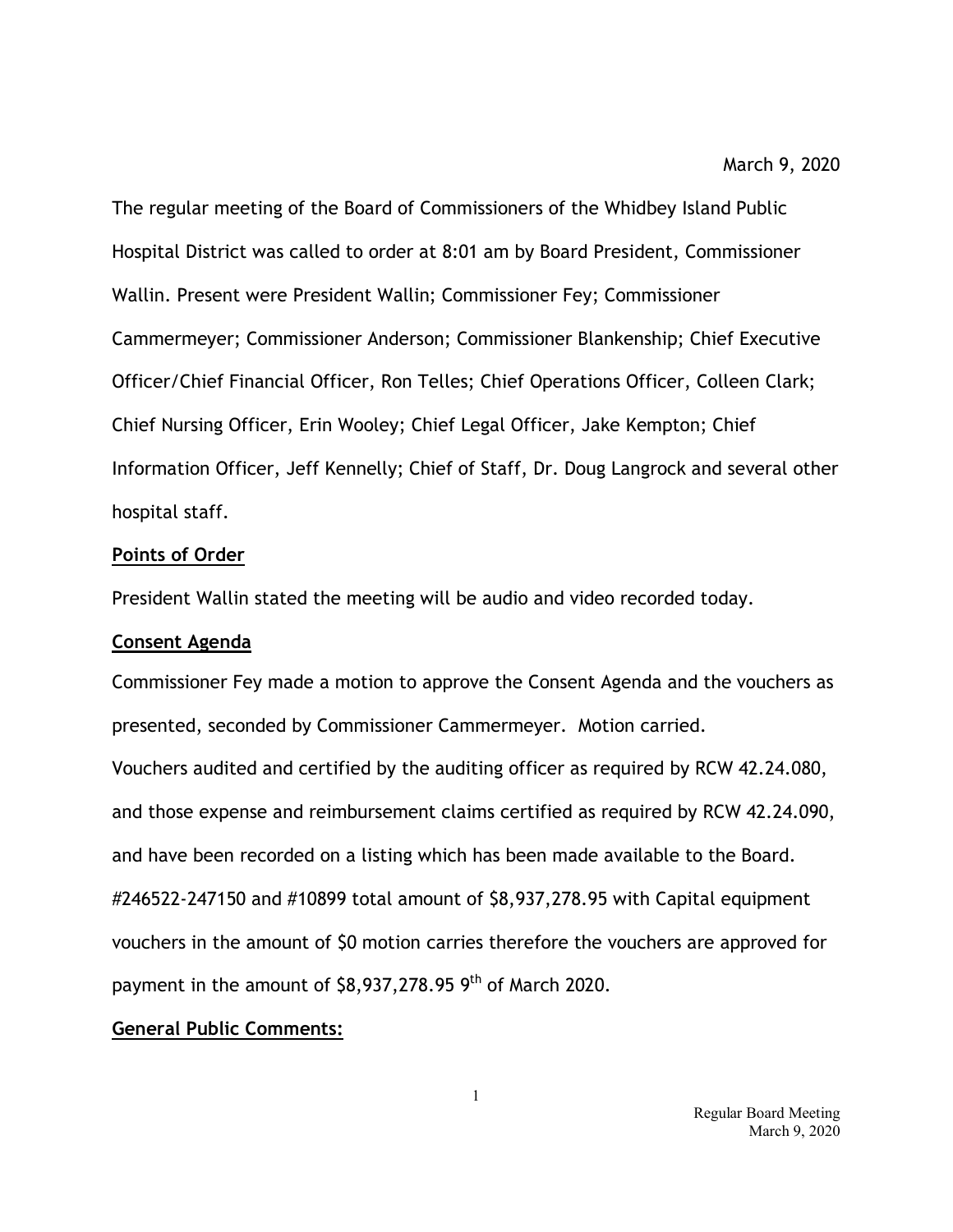WhidbeyHealth Foundation Chair, Bonnie Abney introduced new foundation board member Mary Anderson.

# **Medical Staff Report**

Dr. Doug Langrock presented the following initial appointments:

- Hallie Granville, CNM, Women's Care, Provisional
- Andrew Spitznas, MD, Tele-Psychology, Provisional
- Manichanh Ratts, PA-C, Emergency Medicine, Provisional
- Timothy Graves, MD, General Surgery, Provisional
- Corry Kucik, MD, Anesthesiology, Navy, Provisional
- Jonathan Miller, MD, Anesthesiology, Navy, Provisional

Commissioner Fey made a motion to approve initial appointments as presented;

seconded by Commissioner Cammermeyer. Motion carried.

Dr. Langrock presented the following reappointments:

- Tariq Balawi, MD, Radiology, Telemedicine
- Marc Koenig, MD, Radiology, Telemedicine
- Juan Millan, MD, Radiology, Telemedicine
- Mark Schechter, MD, Radiology, Telemedicine
- Germaine Johnson, MD, Radiology, Telemedicine
- Lloyd Stambaugh, MD, Radiology, Telemedicine
- Alfonso Urdaneta-Moncada, MD, Radiology, Telemedicine
- David Westman, MD, Radiology, Telemedicine
- Pedro Vieco, MD, Radiology, Telemedicine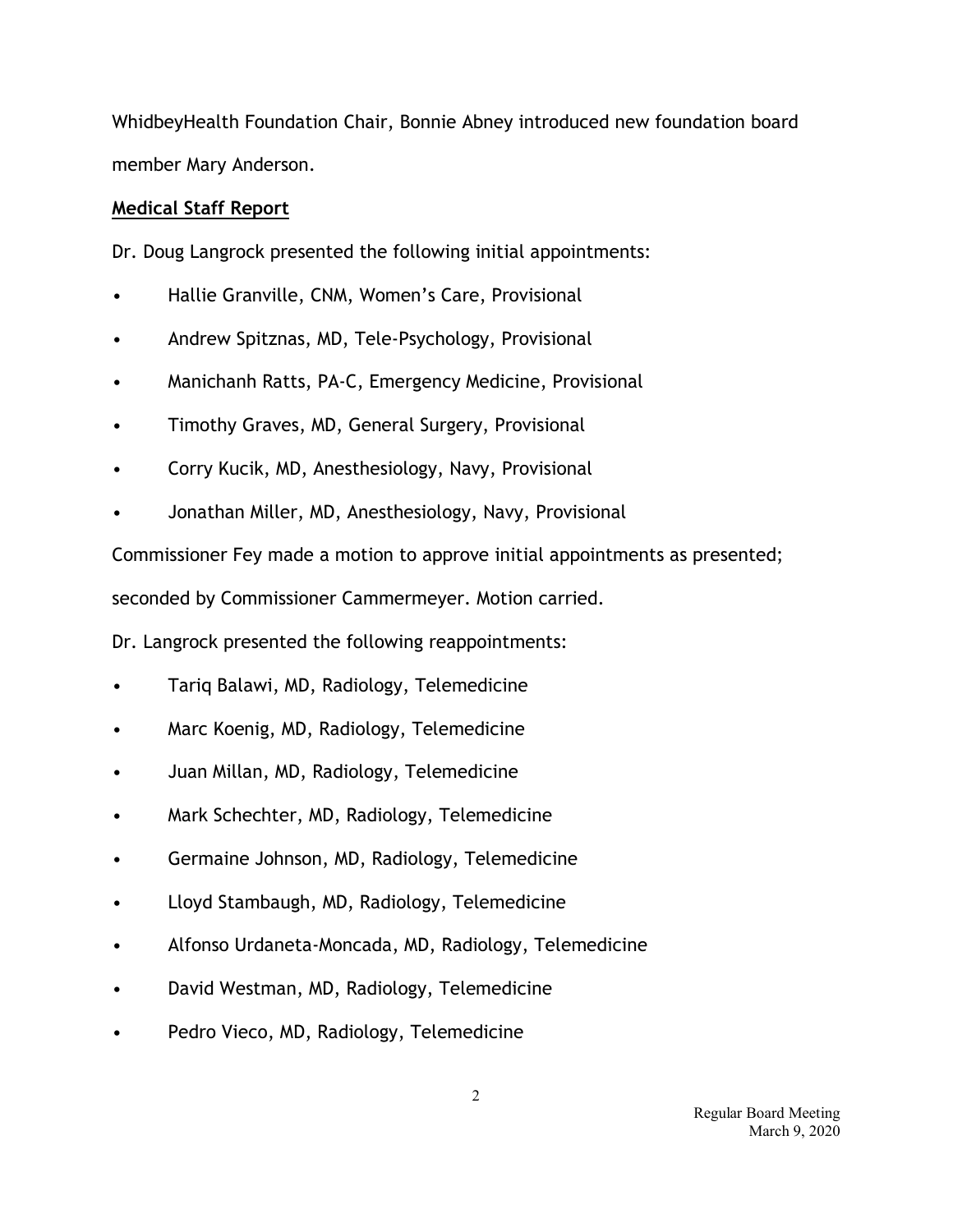- Kiran Chaturvedi, MD, Pathology, Courtesy
- Marissa Stridiron, MD, Tele-Psychology, Telemedicine
- Douglas Ikelheimer, MD, Tele-Psychology, Telemedicine

Commissioner Fey made a motion to approve reappointments as presented, seconded by Commissioner Cammermeyer. Motion carried.

Dr. Langrock presented the ED Patient Trauma Policy which keeps WhidbeyHealth in compliance with the state for trauma designation. Commissioner Blankenship moved to approve the policy, seconded by Commissioner Fey. Motion carried.

## **Nursing Update**

CNO Erin Wooley gave updates on the October 2019 DOH Survey, no deficiencies were identified. Ms. Wooley stated RN bonuses were paid out two weeks ahead of schedule and thanked Jennifer Reed and the payroll team for their hard work to make early payment possible. Ms. Wooley reported on the progress of the ED Performance Improvement Team, discussions between ED and Hospitalists to streamline efficiencies, and the PCSQ (Patient Care, Safety & Quality) team working on acute care patient issues. Ms. Wooley gave a staffing update including interviews for open leadership positions. Ms. Wooley also gave some updates on the status of her work with the Quality Department, stating the 2019 MIPS data has been submitted, a guidebook is in development for the purpose of Risk Management, and Safety Intelligence Task Force meetings continue.

Ms. Wooley stated she has reached out to DNV to make arrangements for a survey on the swing bed program as DOH is not doing new surveys at this time.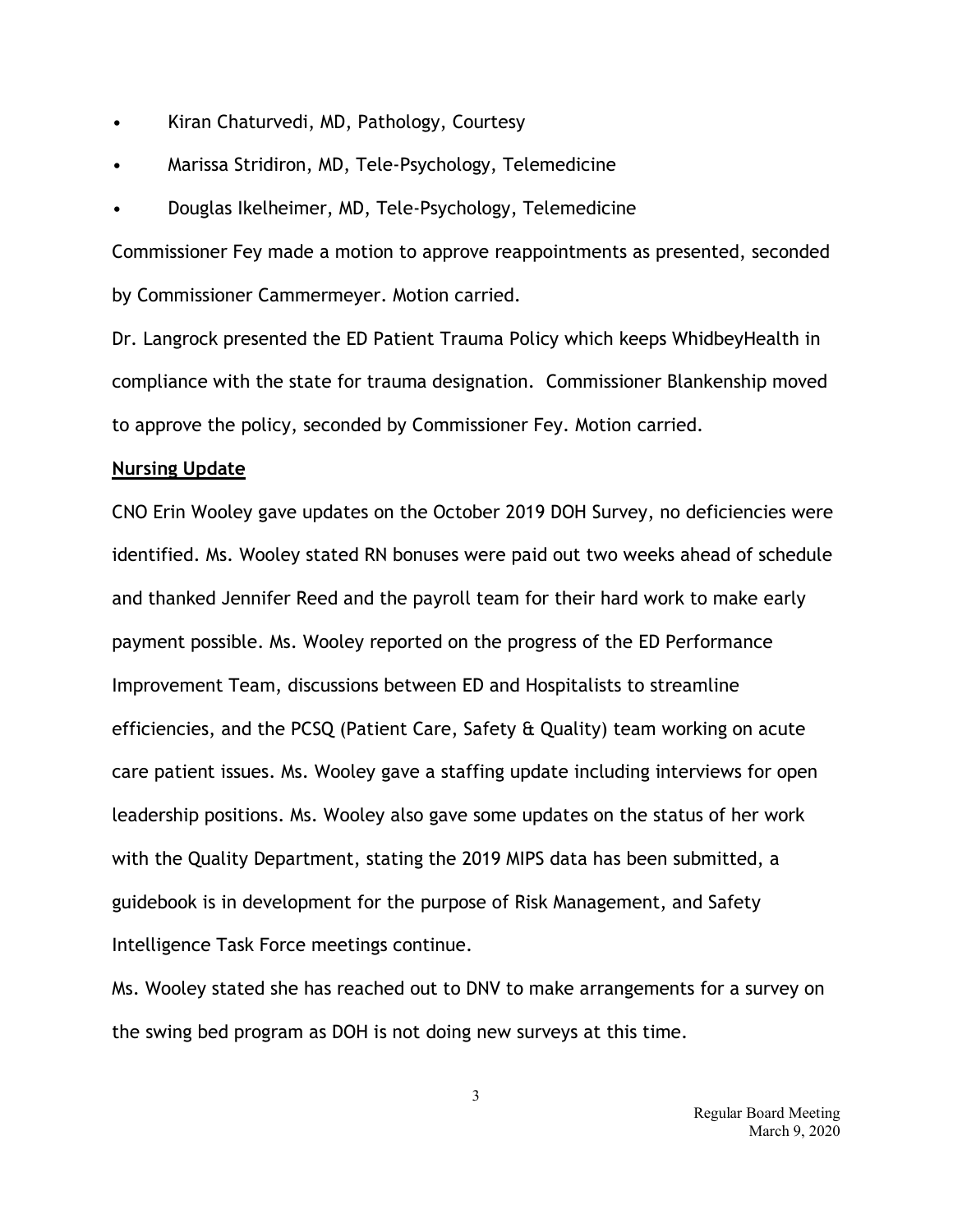Ms. Wooley made a comment on Coronavirus stating a task force was developed on January 24<sup>th</sup> as the first known positive patient came to the US. The task force has been meeting on a regular basis since then. Additional training on isolation techniques and swabbing techniques have been furnished for providers and staff. Efforts continue to increase information disseminated to staff as well as the community regarding the current status of COVID-19 and how to stay safe. WhidbeyHealth has collaborated with agencies across Whidbey Island including the Department of Health, Island County Public Health, and the Island County Emergency Preparedness Program to ensure the most current guidelines are followed. A restricted visitor policy was instituted as of Saturday morning to the MAC and Family Birthing Center. Mothers who will be giving birth soon have been contacted and notified about the restrictions.

In the event of a known exposure, WhidbeyHealth employees will be able work if they have no symptoms with their temperature closely monitored by WhidbeyHealth's Employee Health Nurse.

### **Operations Report**

COO Colleen Clark praised new Provider Recruitment Coordinator, Tara Cristarella for her success in recruiting providers during her first 30 days in this role. Ms. Cristarella has successfully signed 2 providers will several onsite interviews scheduled over the upcoming weeks.

Newly hired Chief Quality Officer Jon Scallan, MBA/HCM, CPQH was announced. Mr. Scallan joins WhidbeyHealth in April and brings with him a wealth of experience in accreditation, regulatory compliance, and quality management.

> Regular Board Meeting March 9, 2020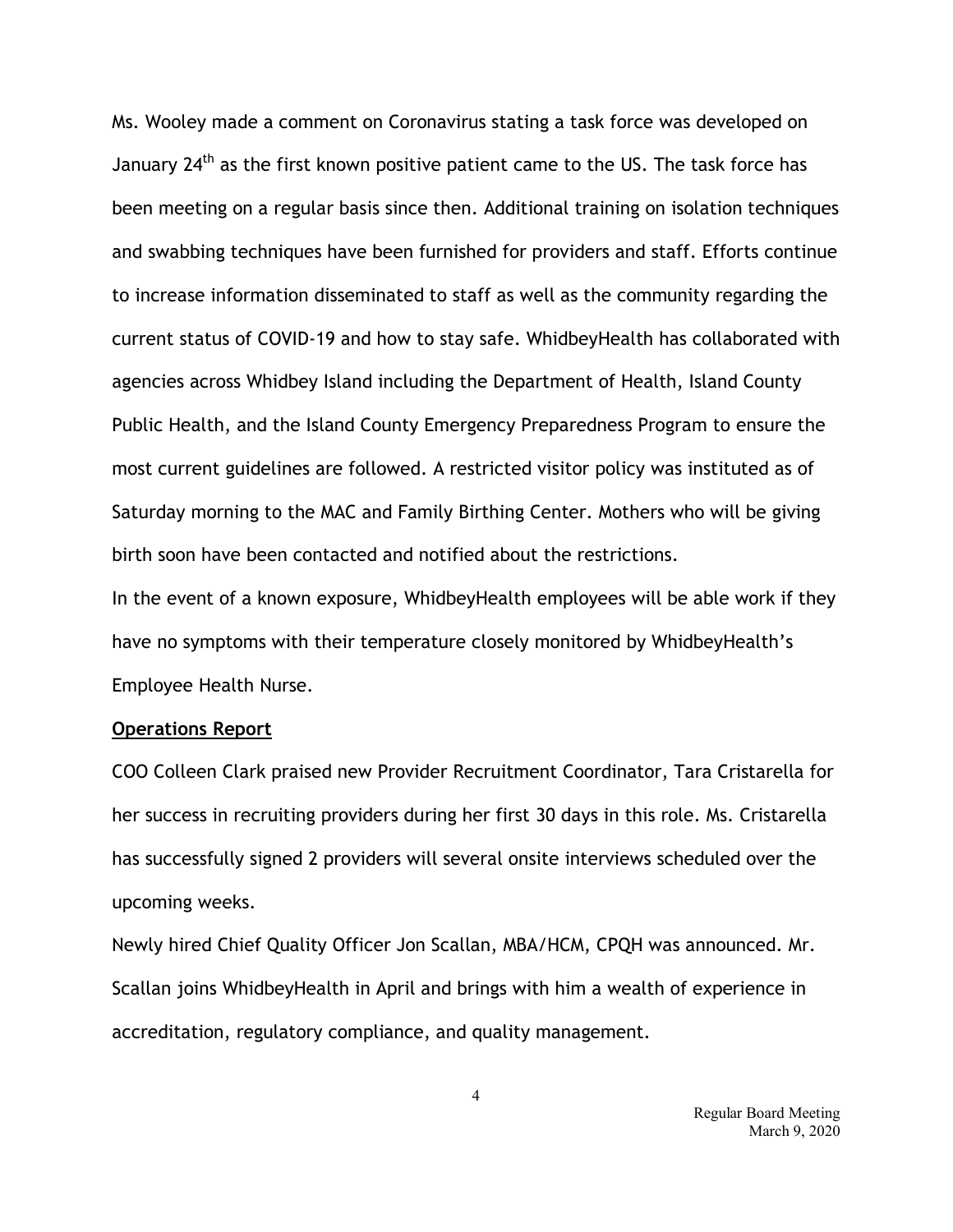Ms. Clark gave an update on active projects being worked on by the Project Management Office. Work has been done to align priority projects with organizational goals. Dr. Langrock stated providers are encouraged by the hard work being done and efforts to collaborate shown by Administration. This Wednesday, Managers will be sharing goals for individual departments. Further discussion was had regarding regulatory projects. CIO Jeff Kennelly stated many regulatory projects are recurring and will be required to be completed on an annual basis.

Ms. Clark announced the Clinton Walk-In Clinic is on target for the April  $7<sup>th</sup>$  grand opening. Ms. Clark gave an update on March timelines for work being completed to prepare the space. Ms. Clark also shared details of the Employee Picture Contest; staff submitted photographs they've taken of Whidbey Island with all WhidbeyHealth staff given the opportunity to vote on their favorites. Winning photos will be displayed in the Clinton Walk-In Clinic. Ms. Clark stated an advertising campaign is being prepared in anticipation of the grand opening.

Ms. Clark announced plans to open a Walk-In Clinic in Oak Harbor with a targeted opening date in September of 2020.

Ms. Clark gave a presentation on an outpatient pharmacy housed in the former Wells Fargo building via a partnership with Cardinal. The building lease has been negotiated for 5 years. Ms. Clark stated the building will require some improvements to the interior to make it useable as a pharmacy; WhidbeyHealth is working with the building owner to share the cost of construction. Ms. Clark stated that the opening date will

> Regular Board Meeting March 9, 2020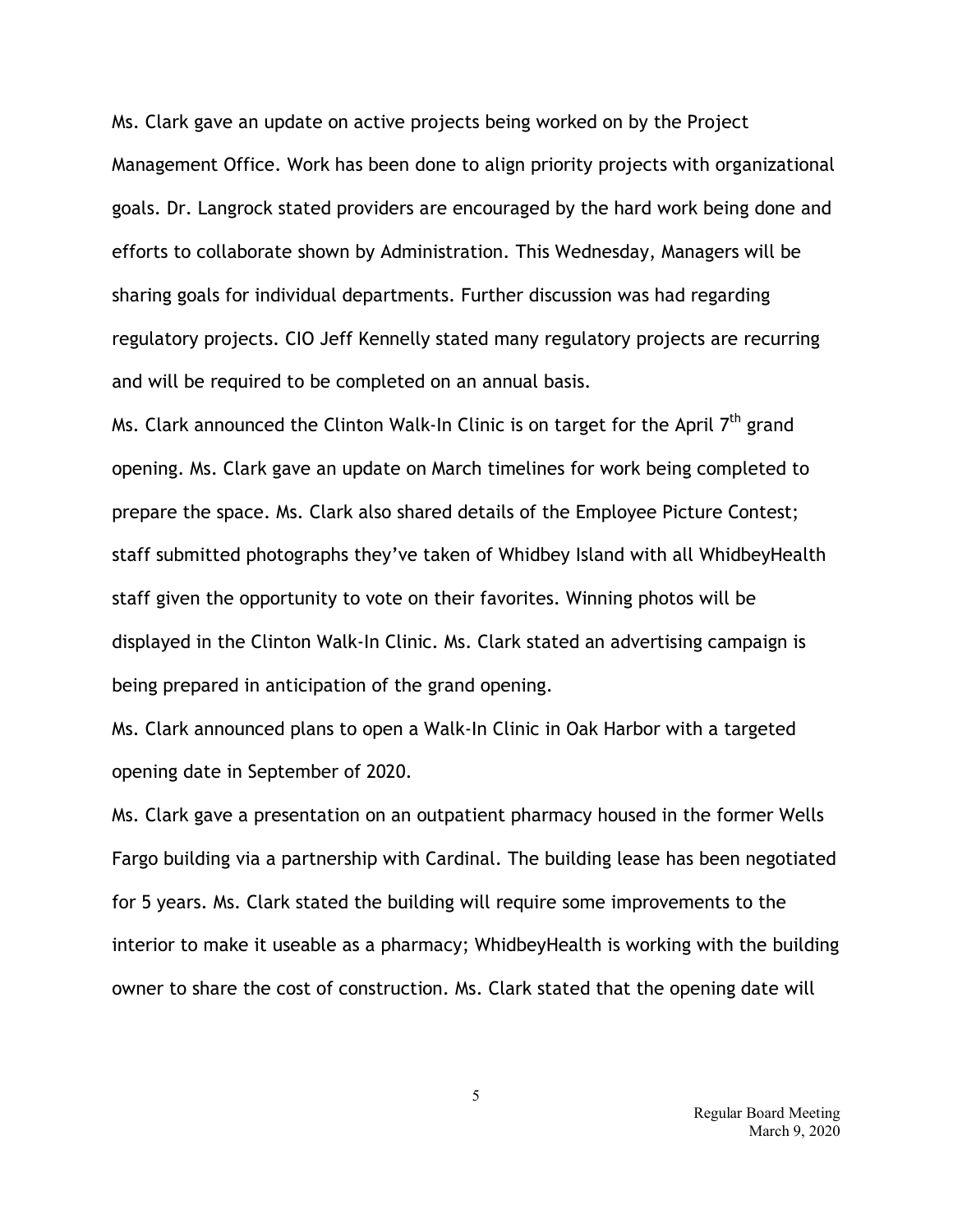be dependent upon the extent of the improvements needed; however she is hopeful for a grand opening in the Fall of 2020.

Director of Finance, Jennifer Reed shared the 5 year projection for the outpatient pharmacy. The pharmacy will be established under the 340b Program WhidbeyHealth is eligible to participate in as a critical access hospital. CEO Ron Telles stated the 340b Program is through the federal government and provides discounted access to the pharmaceuticals and is the reason profitability is feasible.

#### **Quality Update**

Commissioner Cammermeyer commended CNO Erin Wooley for the vast amount of information she has shared since her arrival. The utilization of resources WhidbeyHealth has already committed to is under review. The Quality Team has begun an analysis of the reports that are being generated and determining which reports are required; this process will be ongoing. Commissioner Cammermeyer stated with a new CQO coming on board, the April Quality meeting has been postponed to allow Mr. Scallan time to get his feet on the ground. Commissioner Cammermeyer shared her excitement in seeing the possibilities for increasing efficiency in the Quality Department and the alignment of department goals with the organizational goals and strategic planning to create a cohesive Quality program.

### **Information Technology Update**

CIO Jeff Kennelly stated he has identified many infrastructure issues in his first 90 days at WhidbeyHealth. 3 Top priorities were identified - firewall, email, and application servers. Mr. Kennelly impressed the paramount importance of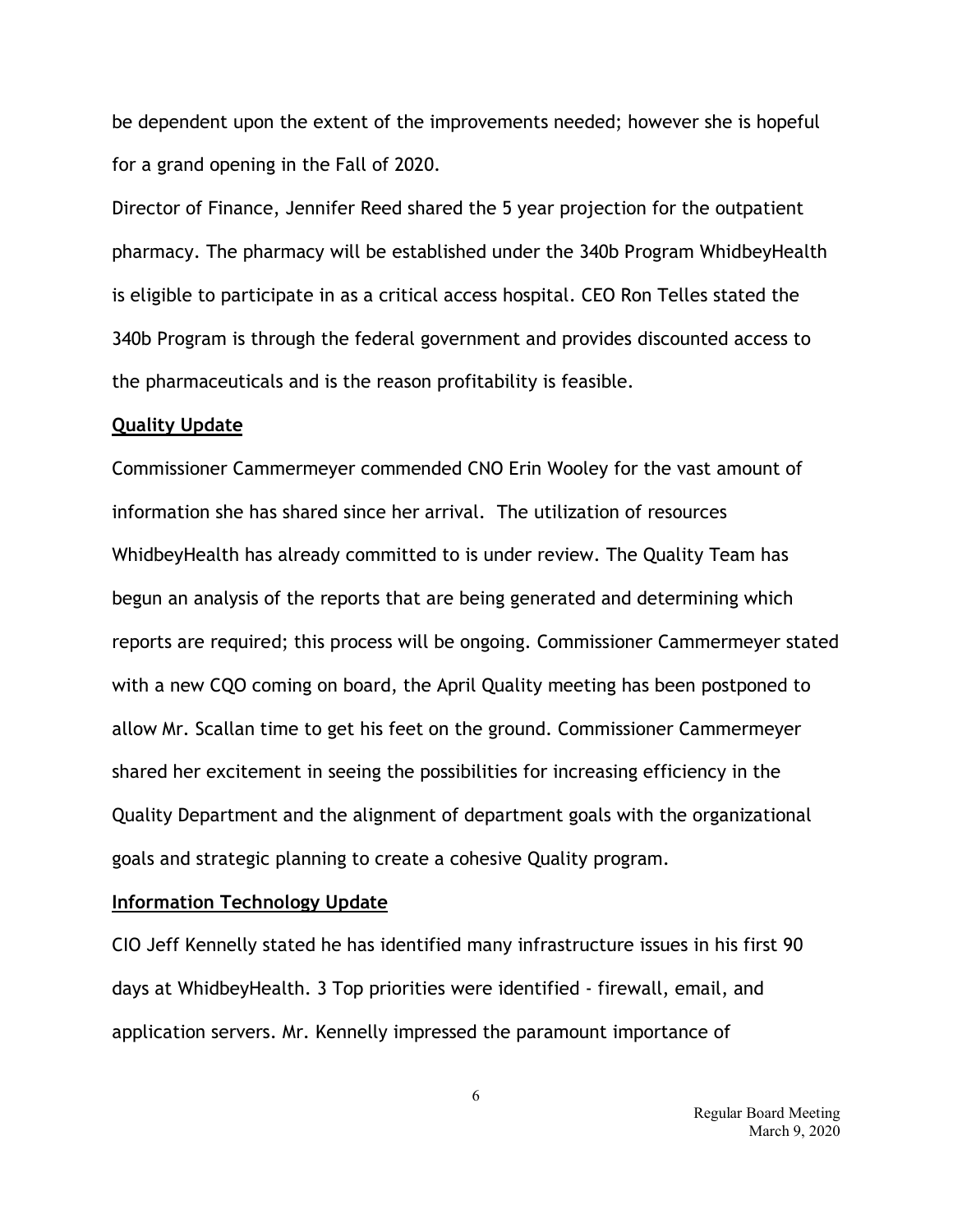comprehensive security, and stated his team is in the process of upgrading the firewall which will help with intrusion protection and prevention along with the mimecast email filter. Plans for an upgrade to Microsoft Office 365 are underway, which will move email into the cloud and will resolve many server issues. Mr. Kennelly also stated servers are under analysis and work is underway to migrate servers into the cloud. After the completion of the Windows 10 upgrad, the IT team has been working through the back log of the Service Desk queue. Work also continues on provider desktop optimization.

Commissioner Blankenship commended Mr. Kennelly for his hard work and leadership of his team. Commissioner Blankenship posed a query regarding the firewall. Mr. Kennelly responded that 24 hour monitoring is in place with plans to implement segregating systems to isolate any potential threats.

#### **Finance Update**

Jennifer Reed, Director of Finance gave an update on finance as of January 2020. Ms. Reed stated cash on hand is at 24.65 of the 42 day goal set for the end of 2020. Patient days were short of the 2020 goal but far exceeded January 2019. This is due to delays with the Swing Bed Program. Ms. Reed gave an overview of the hospital system payer ratio highlighting the majority percentage of Medicare patients. Ms. Reed shared year to date financials noting both net patient revenue and operating expenses exceeded the budgeted figure closing at 2.84% of the 2.87% goal. Managers were commended for their work to stay within their budgets in the month of January.

#### **Strategic Planning Report**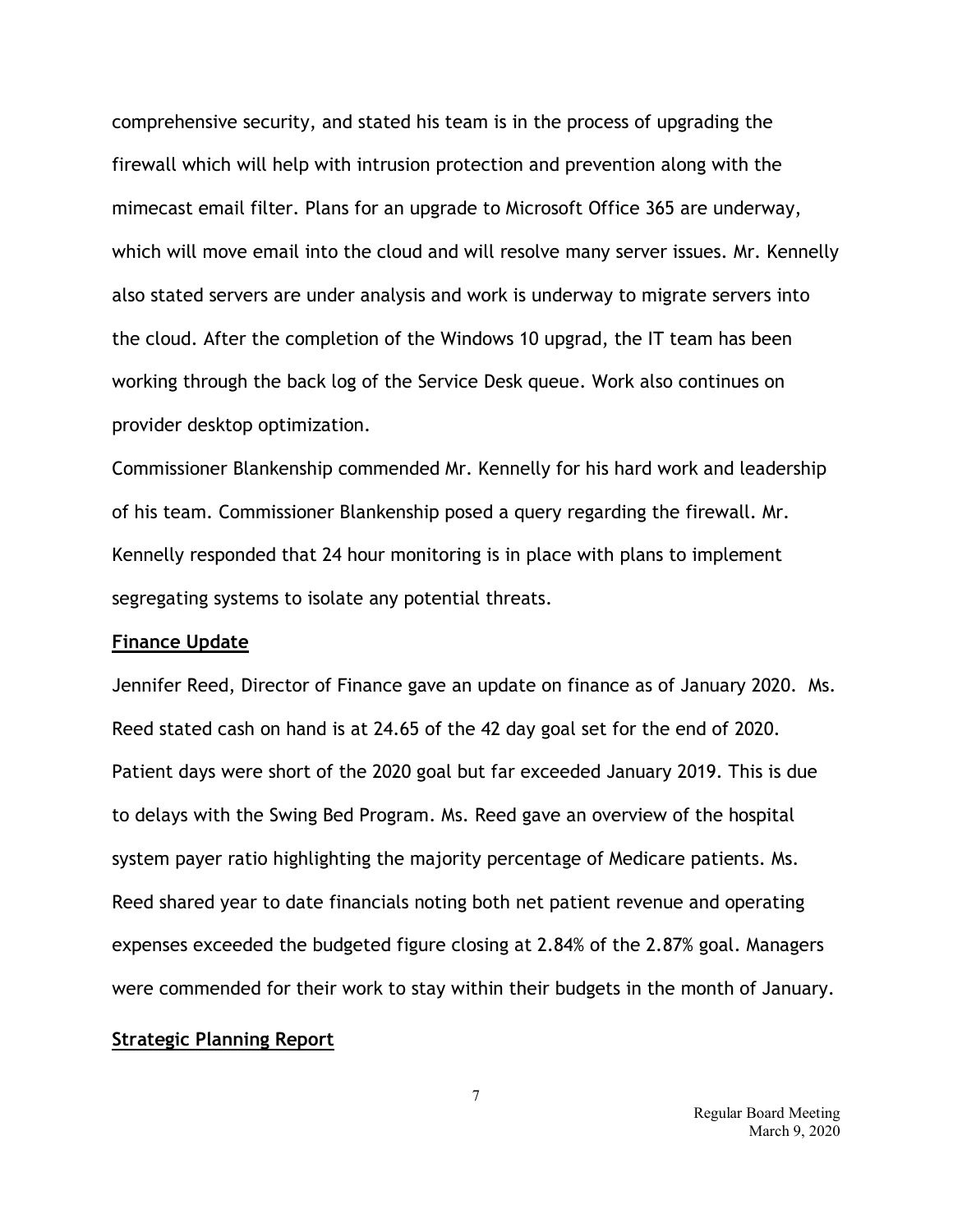Consultant Kevin Arrington spoke about the needed organizational shift from reactivity to proactivity and the importance of eliminating silos and working together. Over the course of February, strategic goals were created by the Executive Leadership Team with the input of the board and WhidbeyHealth staff. Mr. Arrington worked with all 27 departments to articulate their tiered set of goals to ensure their actions were aligned with the strategic goals of the organization. This Wednesday, Managers and Supervisors will be reporting out to one another as an important part of their leadership development.

Mr. Arrington stated working is underway on a more intentional meeting cadence with the intent that meetings do not exceed 70% of each day. The new meeting cadence will be introduced on the  $6<sup>th</sup>$  and rolled out by the end of the month.

Mr. Arrington gave an update on the Emergency Department Performance Improvement launch. The interdisciplinary team has been focused on enhancing the patient experience. Work is also being done to launch a Performance Improvement Team focused on billing and coding.

Mr. Arrington spoke to the efforts being made to ensure the Executive Leadership Team and Medical Executive Committee are working closely together in a collaborative effort to be aligned in addressing issues effectively.

## **Lionfish Report**

Nic Wildeman of Lionfish gave an update on the work being done by his Marketing team. The website framework is nearly completed and WhidbeyHealth staff have been

> Regular Board Meeting March 9, 2020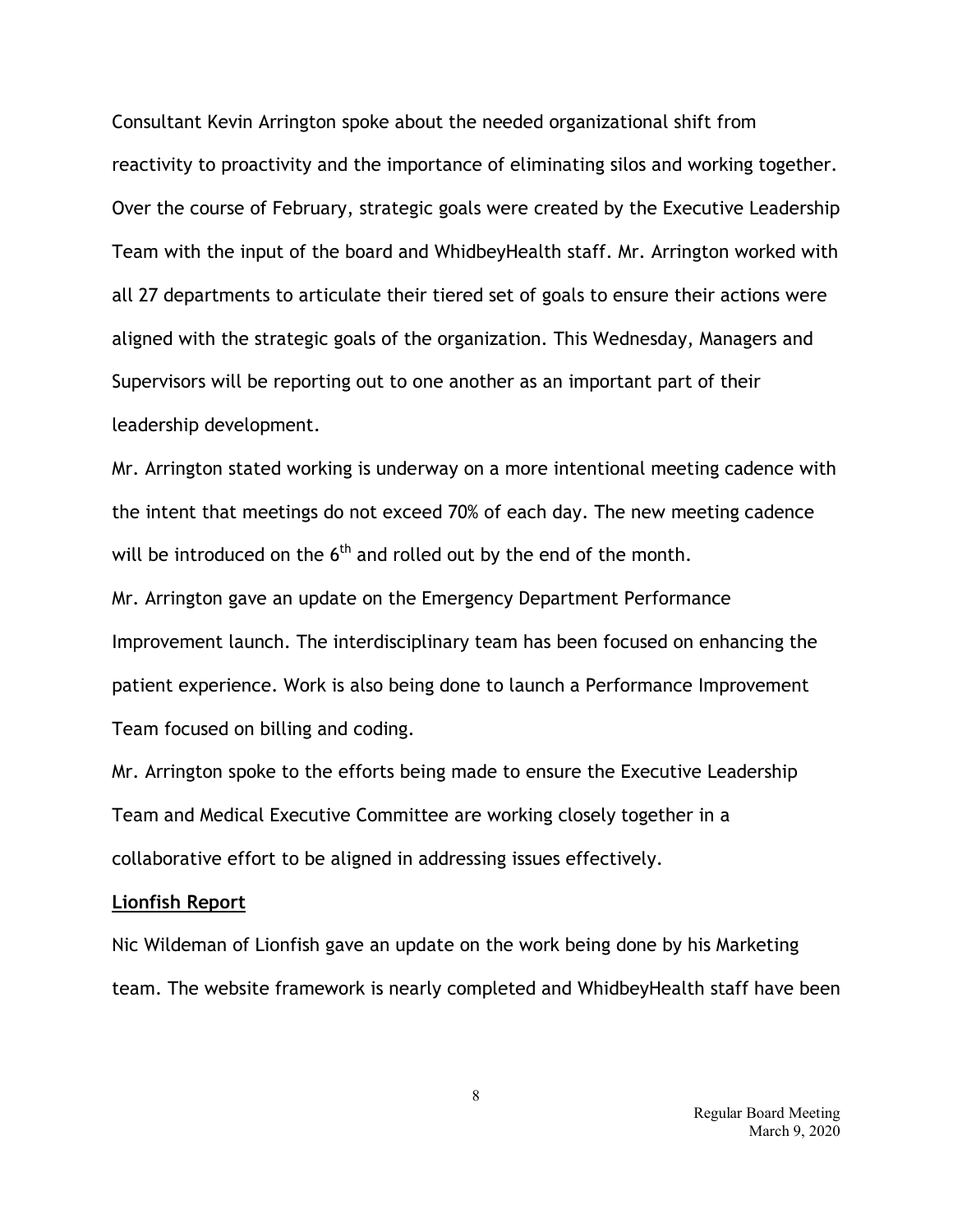asked to populate content. The launch date has been pushed back by approximately 10 days.

Mr. Wildeman spoke to the communication efforts in relation to keeping the community informed regarding COVID-19. The team has been rigorous in ensuring there is public information and education shared a minimum of three days per week.

#### **Administrator's Report**

CEO Ron Telles re-emphasized the 5 organizational goals established for WhidbeyHealth in 2020. Mr. Telles recognized several members of the leadership team for the work they are doing to ensure their departments are working toward this year's goals.

Executive Director of Facilities and Plant Engineering, Tim Waldner shared that a regular facility planning meeting will be beginning at the end of this week to continue work on a facility master plan. Work has been done on the mechanical side of things with the intention of creating a master plan that will account for not only existing services, but potentially added services as well.

Chief Legal Officer, Jake Kempton Presented Resolution 405 setting dates for a regular monthly board work session for the rest of the year. Work sessions are planned for the first Tuesday of the month at 1pm. Commissioner Fey made a motion to approve Resolution 405, seconded by Commissioner Blankenship. Motion carried. **Board Items:**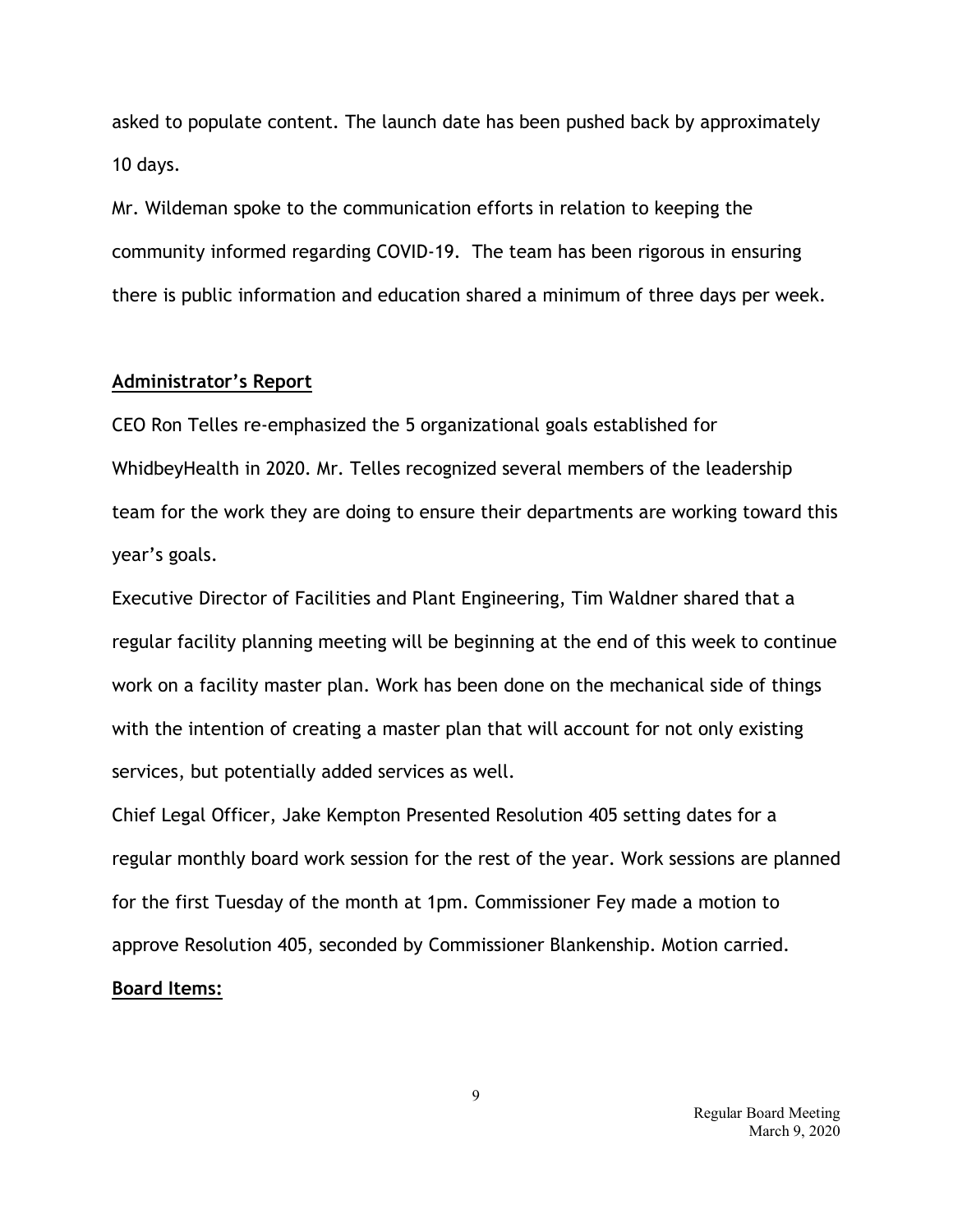President Wallin states the board will now be excused into Executive Session at 9:37 am, under RCW 42.30.110 (1)(i), no voting will take place. Regular session continues at 10:13am.

# **Agenda Items for Next Board Meeting**

The next Board meeting will be held Tuesday, April 14<sup>th</sup>, 2020 at 8:00 am.

# **Adjournment**

There being no further business, Commissioner Cammermeyer made a motion to adjourn the meeting, seconded by Commissioner Anderson. Board meeting adjourned at 10:34am.

> \_\_\_\_\_\_\_\_\_\_\_\_\_\_\_\_\_\_\_\_\_\_\_\_\_\_\_\_\_\_\_\_\_\_\_\_\_\_\_\_\_\_\_\_\_\_ President of the Commission

Secretary of the Commission

\_\_\_\_\_\_\_\_\_\_\_\_\_\_\_\_\_\_\_\_\_\_\_\_\_\_\_\_\_\_\_\_\_\_\_\_\_\_\_\_\_\_\_\_\_\_ Commissioner

\_\_\_\_\_\_\_\_\_\_\_\_\_\_\_\_\_\_\_\_\_\_\_\_\_\_\_\_\_\_\_\_\_\_\_\_\_\_\_\_\_\_\_\_\_\_

 Regular Board Meeting March 9, 2020